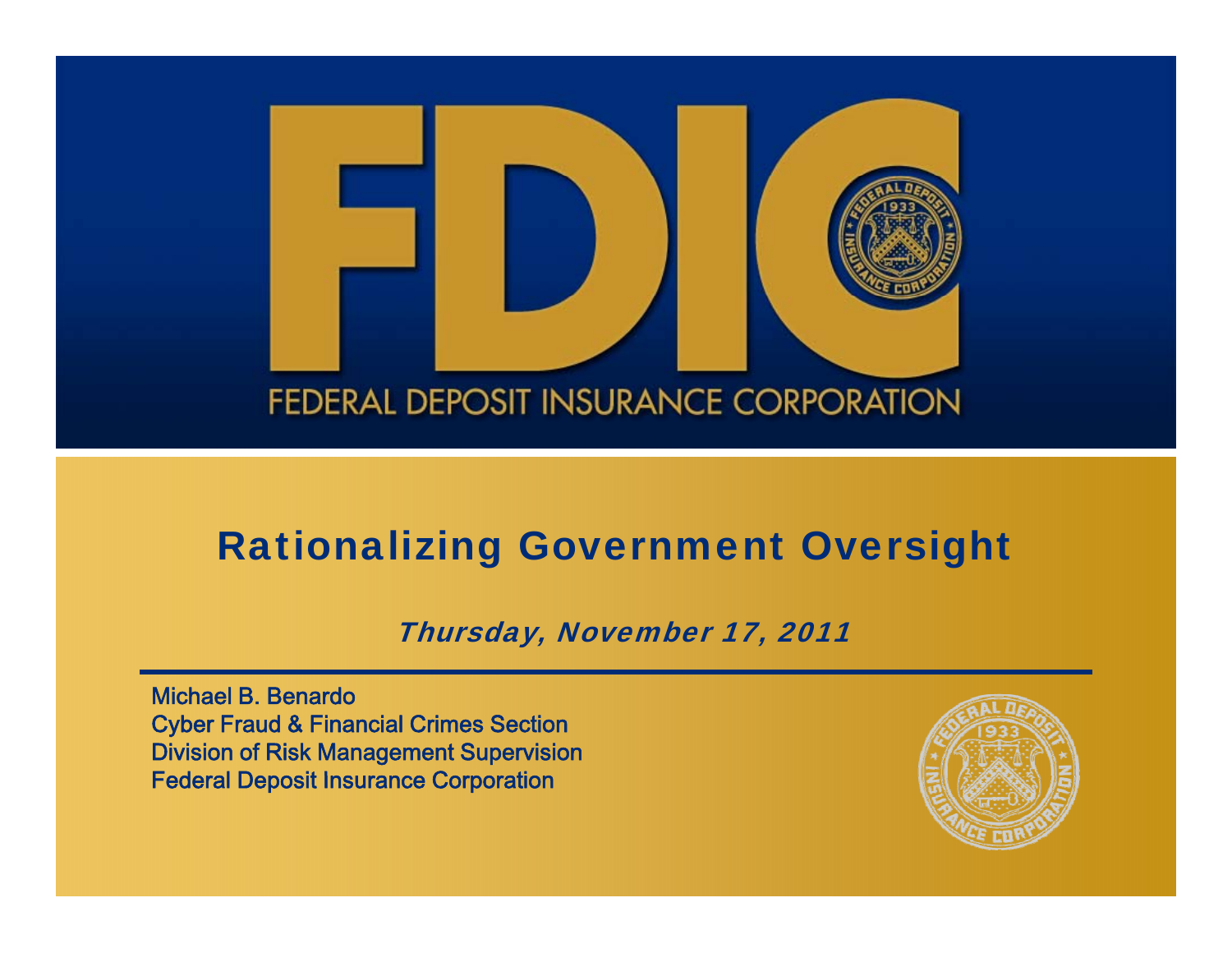

# U.S. Regulatory Structure

- **Banking Regulator Perspective**
- **Financial Institutions**
- $\blacksquare$  **Technology Service Providers**
- **Payment System Networks**
- **Payment Processors falling outside the re gime**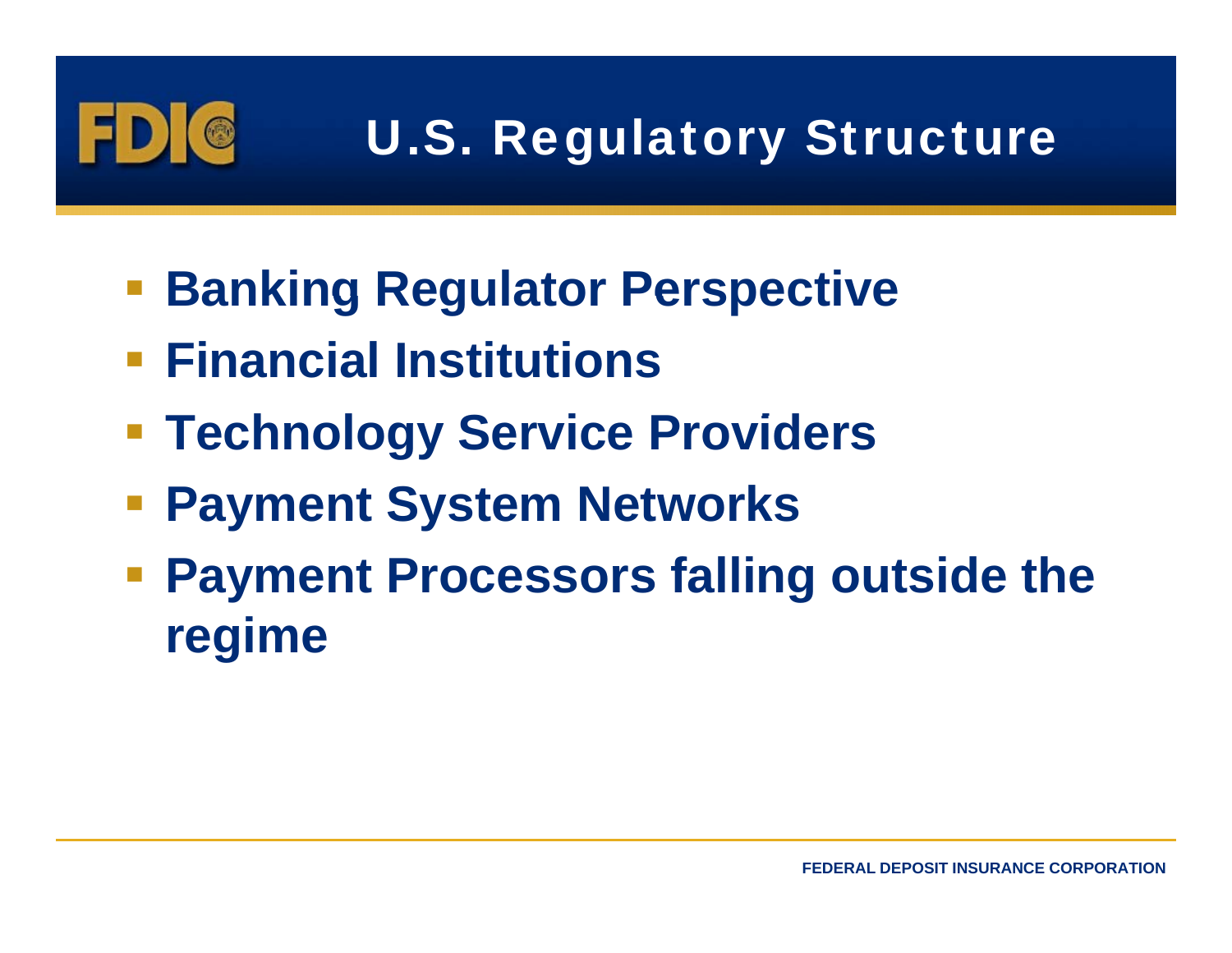

- **Established in 1979, pursuant to title X of the Financial Institutions Regulatory and Interest Rate Control Act of 1978**
- $\overline{\mathbb{R}^n}$  **A formal interagency body empowered to prescribe uniform principles, standards, and report forms for examinations of financial institutions by: by:**
	- Board of Governors of the Federal Reserve System (FRB)
	- Federal Deposit Insurance Corporation (FDIC)
	- National Credit Union Administration (NCUA)
	- Office of the Comptroller of the Currency (OCC)
	- Consumer Financial Protection Bureau (CFPB)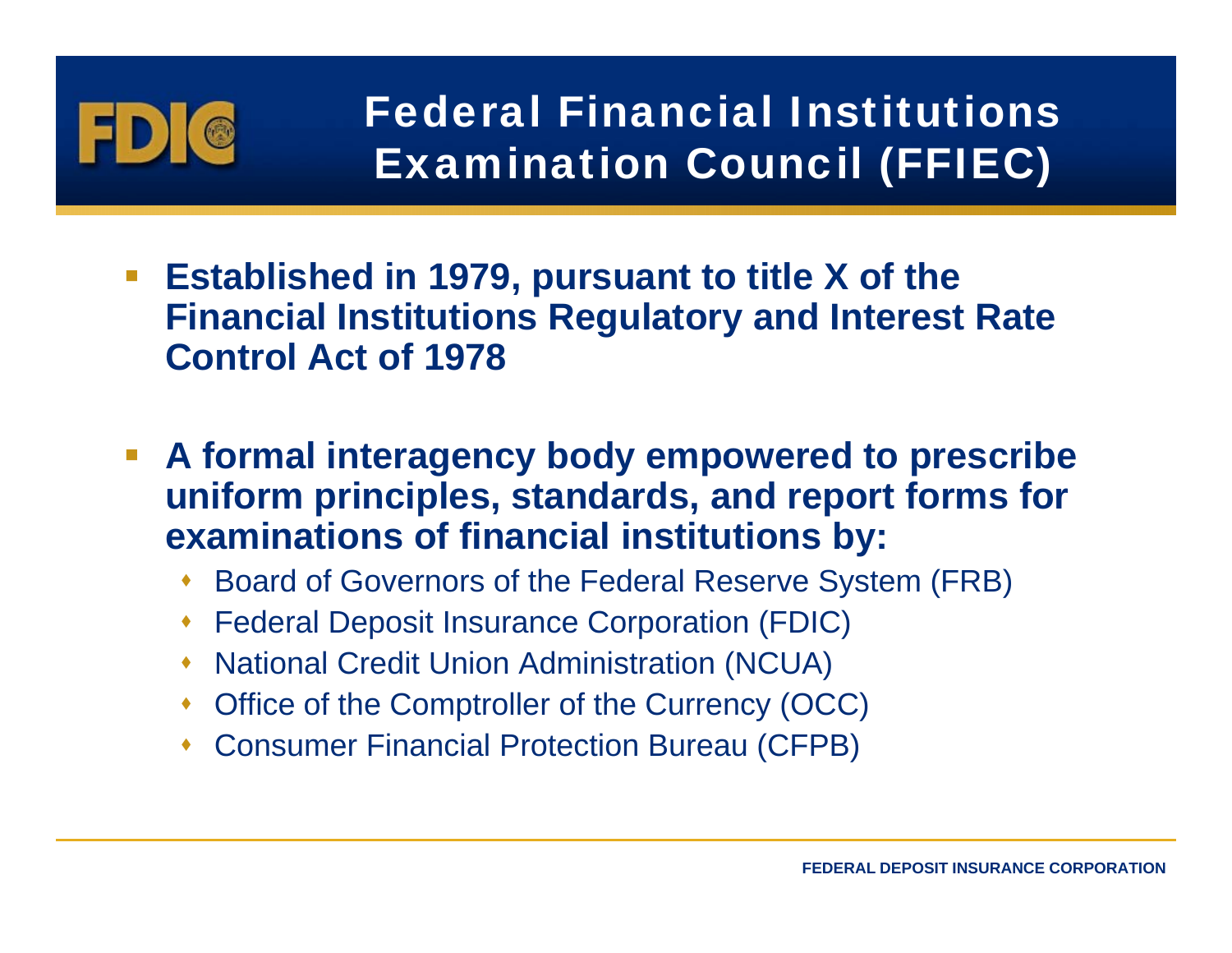### FFIEC Authentication Supplement  $\bullet$

- **Example of Interagency Cooperation**
- **Supplement to 2005 Authentication Guidance**
- **Factors that lead to the Supplement**
- **Discussion of the 2011 Supplement**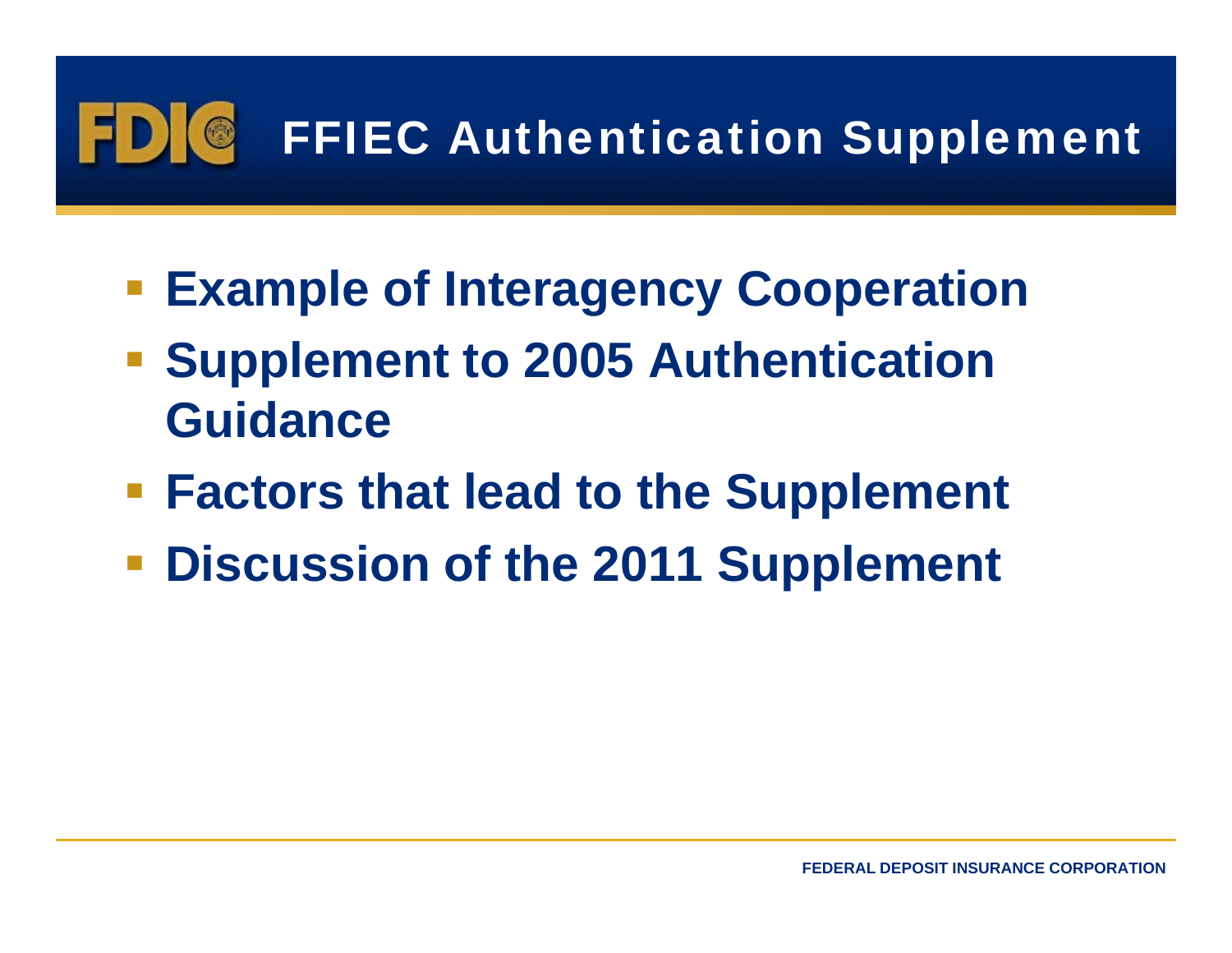

# Supplement: Key Points

- **Annual, and as needed, risk assessment u pdates**
	- Upgrade controls in response to changing threats
- $\mathcal{L}^{\mathcal{A}}$  **Retail versus commercial accounts**
	- ♦ Multifactor recommended for commercial accounts
- and the state of the state of the state of the state of the state of the state of the state of the state of th **Layered security for all "high-risk" accounts**
- $\mathcal{L}_{\mathcal{A}}$  **Enhanced layered security for commercial accounts**
	- ♦ Detect & respond to anomalous/suspicious activity
	- ♦ Enhanced layered security for commercial accounts
- $\mathcal{L}^{\mathcal{A}}$ **• Simple device ID and challenge questions no longer effective as primary control, expect additional controls**
- $\mathcal{O}(\mathbb{R}^d)$ **Customer awareness and education efforts**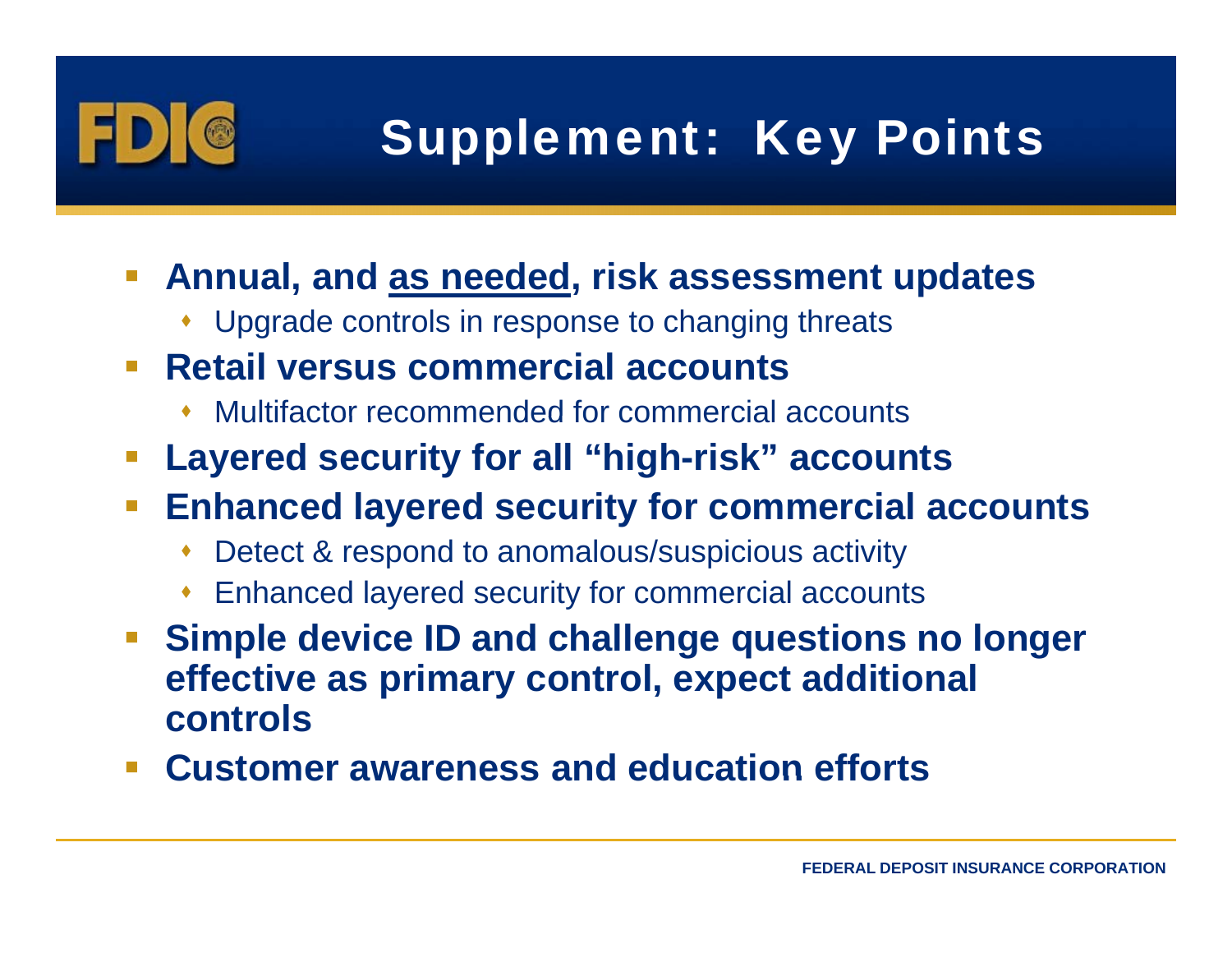

## Risk Assessments

 **Supervisory expectation for at least annual risk assessments (RA)**

### **RAs should consider**

- Changes in internal and external threat environment
- Changes in customer base
- Changes in system or application functionality
- FI fraud trends

## **Controls should be upgraded in response to changing risk**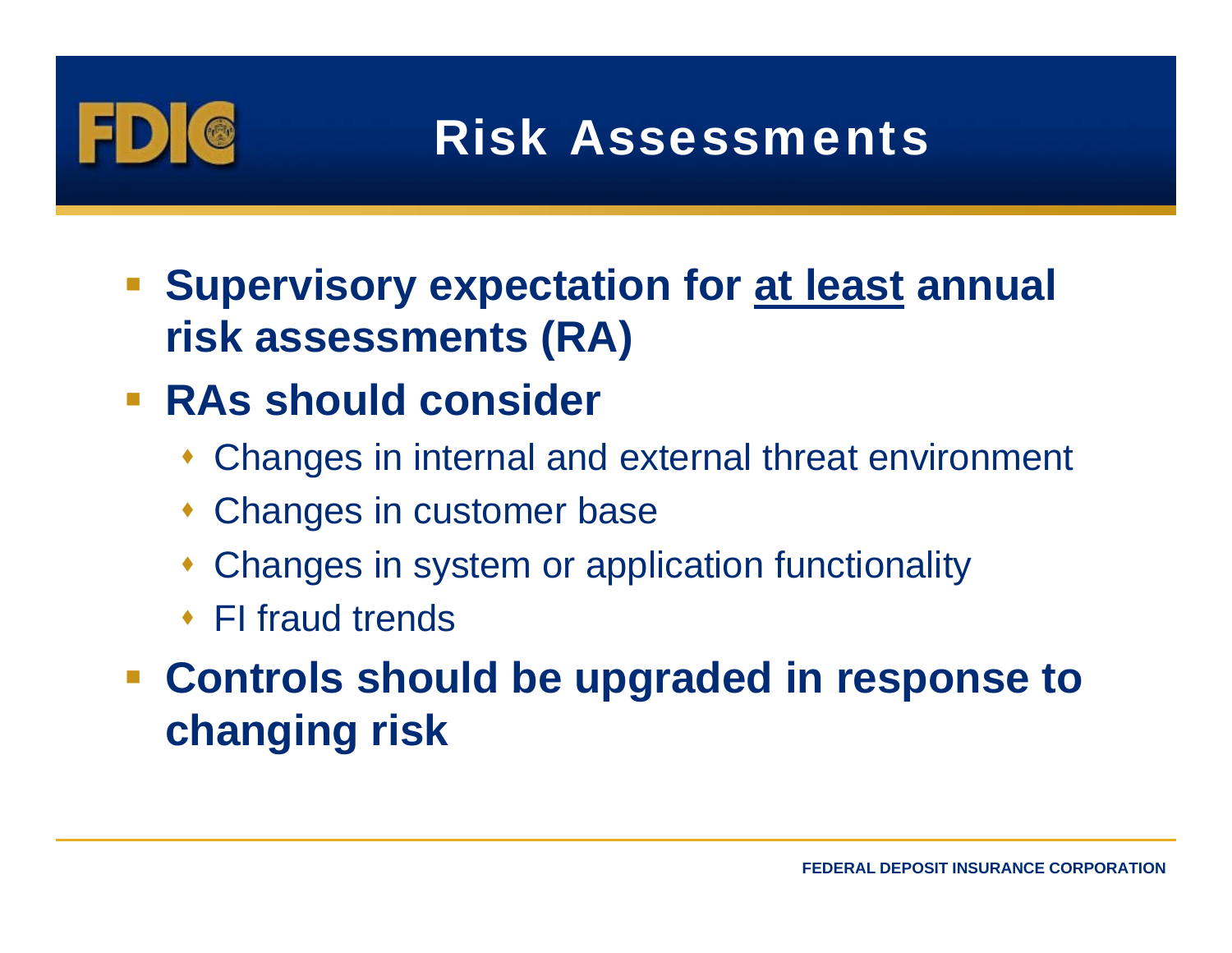

- **For first time agencies distinguish time, between retail and commercial accounts**
- $\blacksquare$  **Reemphasizes and clarifies expectation for minimum controls for all accounts**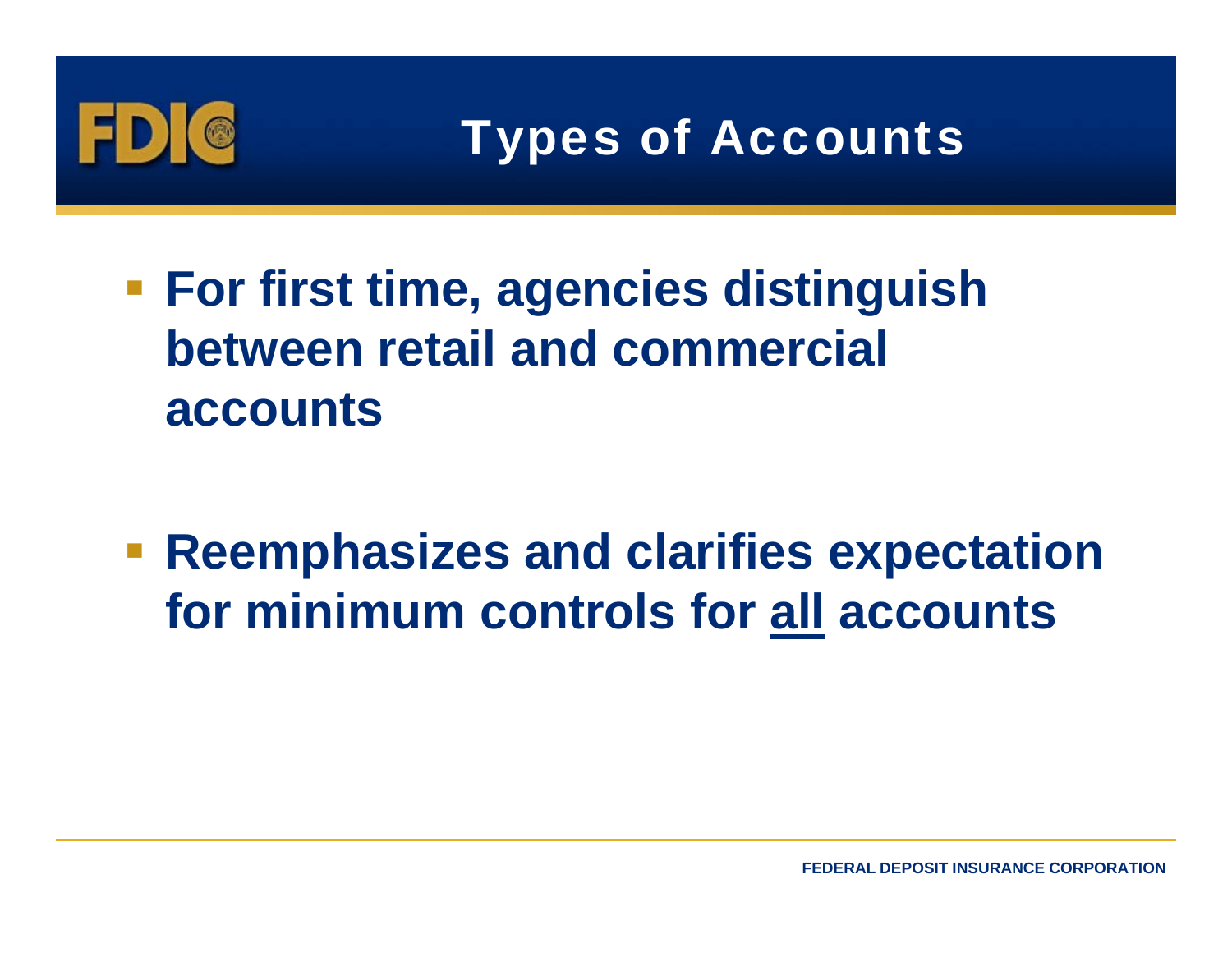# Layered Security

- $\blacksquare$  Agencies now expect "layered security" for **all accounts**
- **Defined as different controls at different points in a process so that weakness in one is compensated for by strengths in another**
- **At a minimum, layered security should include anomaly detection and response**
	- At initial customer login, and
	- At initiation of funds transfers to other parties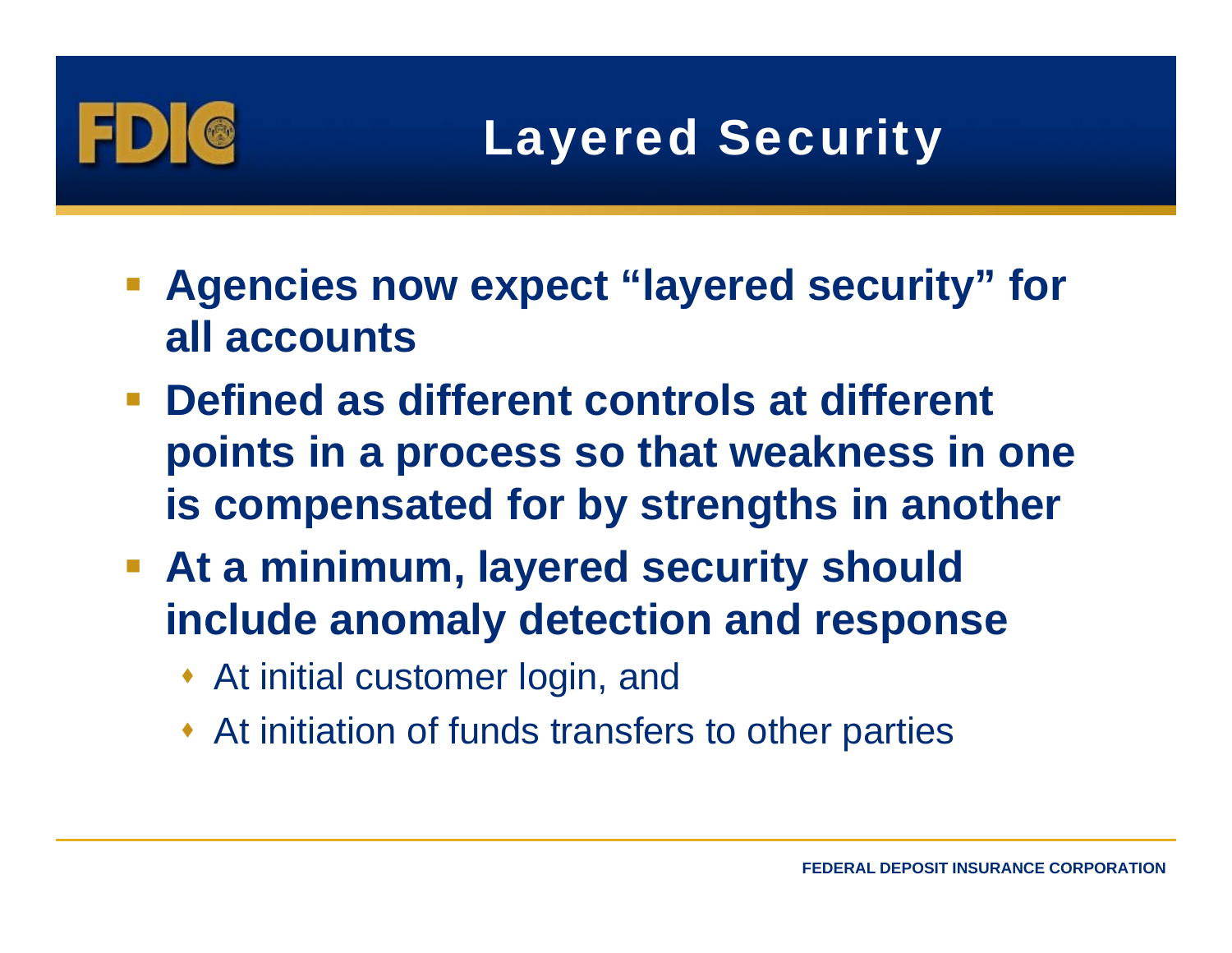# Controls Considered Ineffective

(as a primary control)

### *Simple device identification*

- One-dimensional approach that usually relies on a cookie loaded on customer PC
- Cookie can be copied or moved allowing fraudsters to impersonate legitimate customer

### **F** Simple challenge questions

 Usually a single question (sometimes chosen from a short list) that can be easily answered by anyone who has done an Internet search of the customer or visited their social media page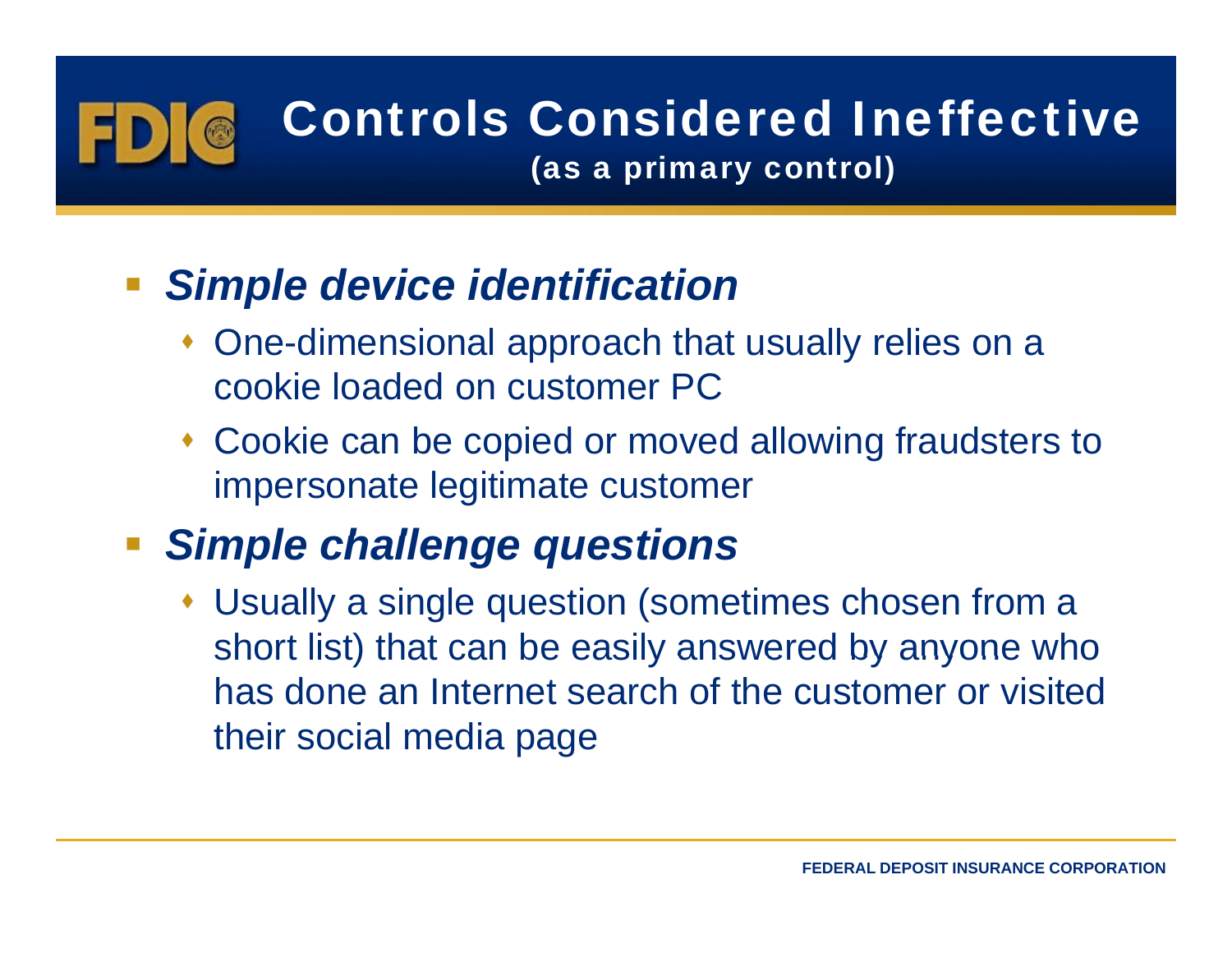

## More Effective Controls

### *Complex device identification*

- One-time cookie, in conjunction with other factors, used to create digital "fingerprint" of customer PC
- PC configuration, IP address, geo-location, etc.
- *Complex challenge questions*
	- AKA "out of wallet" questions
	- ♦ Do not rely on publically available information
	- Answer more than one question
	- Include a red herring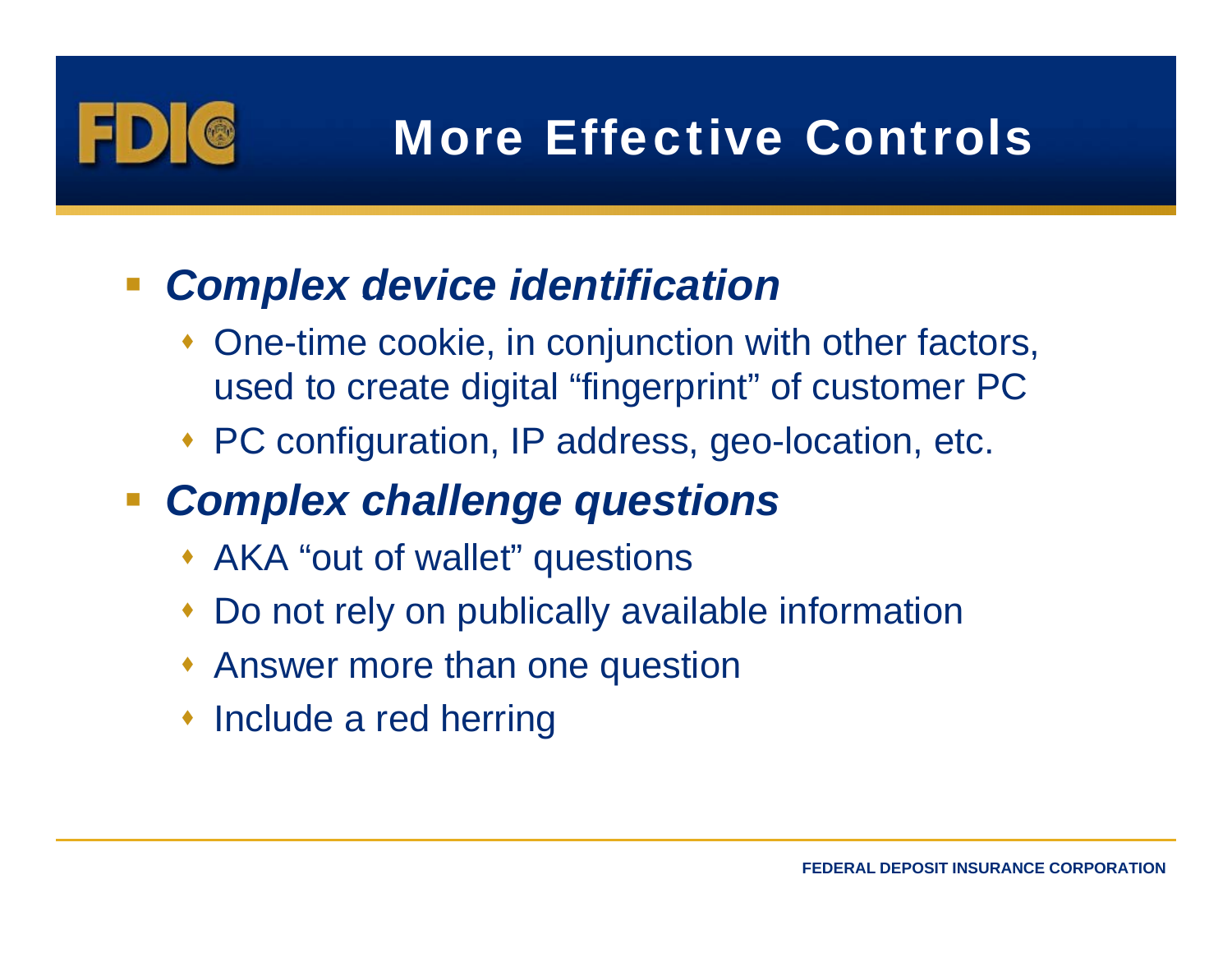

- **Customers have an important role to play in online banking security**
- **FIs should advise customers on how to on practice good online banking security**
- $\blacksquare$  **FIs should address Regulation E** 
	- Explain protections provided an not provided to account holders relative to electronic funds transfers